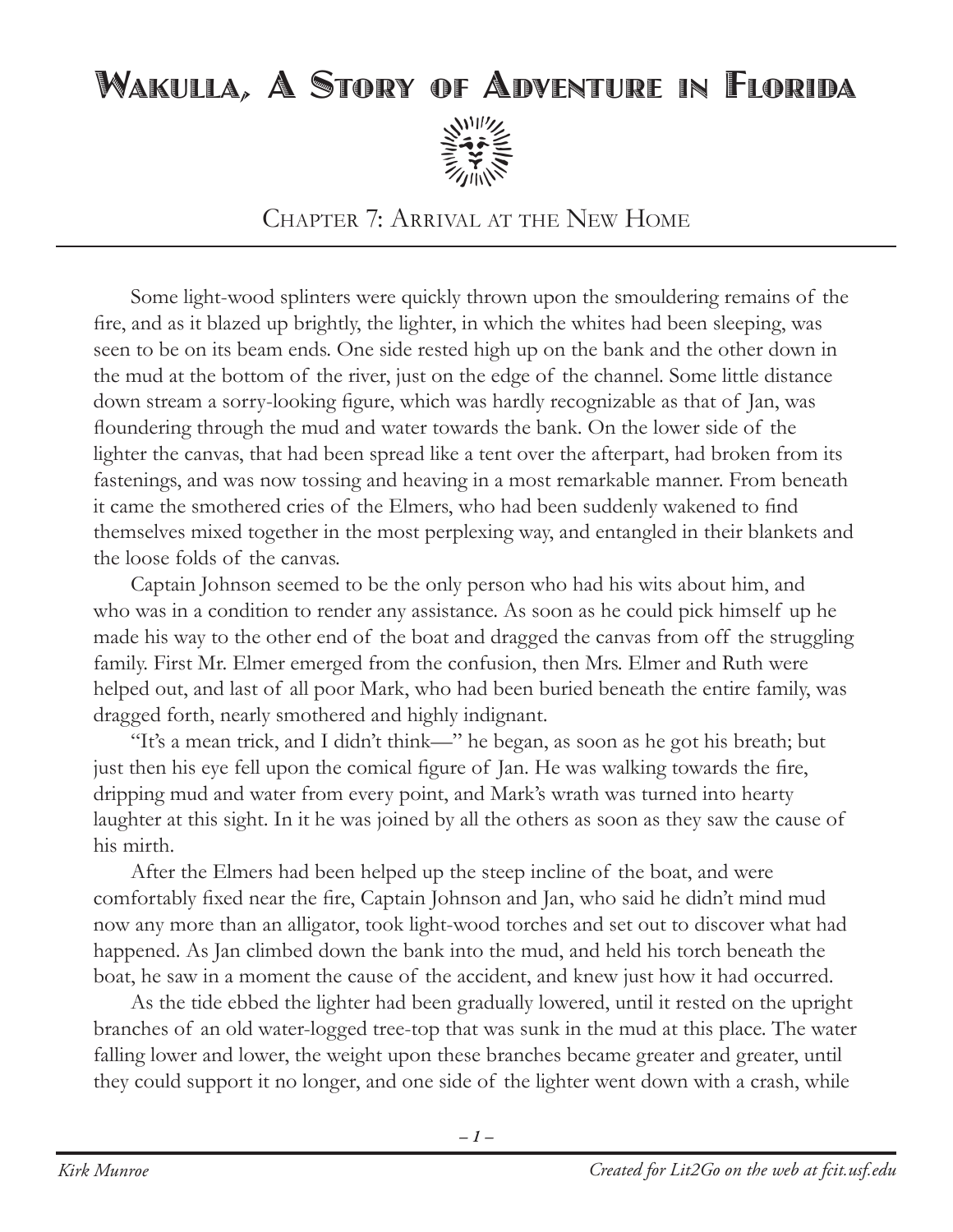the other rested against the bank. Jan, who had been sleeping on the upper side of the boat, was thrown out into the water when it fell, as some of the Elmers doubtless would have been had not their canvas shelter prevented such a catastrophe.

The rest of the night was spent around the fire, which was kept up to enable Jan to dry his clothes. By daylight the tide had risen, so that the lighter again floated on an even keel. By sunrise a simple breakfast of bread-and-butter and coffee had been eaten, and our emigrants were once more afloat and moving slowly up the tropical-looking river.

About ten o'clock Captain Johnson pointed to a huge dead cypress- tree standing on the bank of the river some distance ahead, and told the Elmers that it marked one of the boundary-lines of Wakulla. They gazed at it eagerly, as though expecting it to turn into something different from an ordinary cypress, and all felt more or less disappointed at not seeing any clearings or signs of human habitations. It was not until they were directly opposite the village that they saw its score or so of houses through the trees and undergrowth that fringed the bank.

As the Bangs place, to which the children gave the name of "Go Bang"—a name that adhered to it ever afterwards—was across the river from the village, the lighter was poled over to that side. There was no wharf, so she was made fast to a little grassy promontory that Captain Johnson said was once one of the abutments of a bridge. There was no bridge now, however, and already Mark saw that his canoe was likely to prove very useful.

The first thing to do after getting ashore and seeing the precious canoe safely landed was to find the house. As yet they had seen no trace of it, so heavy was the growth of trees everywhere, except at the abutment, which was built of stone, covered with earth and a thick sod. From here an old road led away from the river through the woods, and up it Mr. and Mrs. Elmer and Captain Johnson now walked, Mark and Ruth having run on ahead. The elders had gone but a few steps when they heard a loud cry from Ruth, and hurried forward fearing that the children were in trouble. They met Ruth running back towards them, screaming, "A snake! A snake! A horrid big snake!"

"I've got him!" shouted Mark from behind some bushes, and sure enough there lay a black snake almost as long as Mark was tall, which he had just succeeded in killing with a stick.

Mrs. Elmer shuddered at the sight of the snake, though her husband assured her that it had been perfectly harmless even when alive.

Not far from where the snake had been killed they found a spring of water bubbling up, as clear as crystal, from a bed of white sand, but giving forth such a disagreeable odor that the children declared it was nasty. Mr. Elmer, however, regarded it with great satisfaction, and told them it was a sulphur spring, stronger than any he had ever seen, and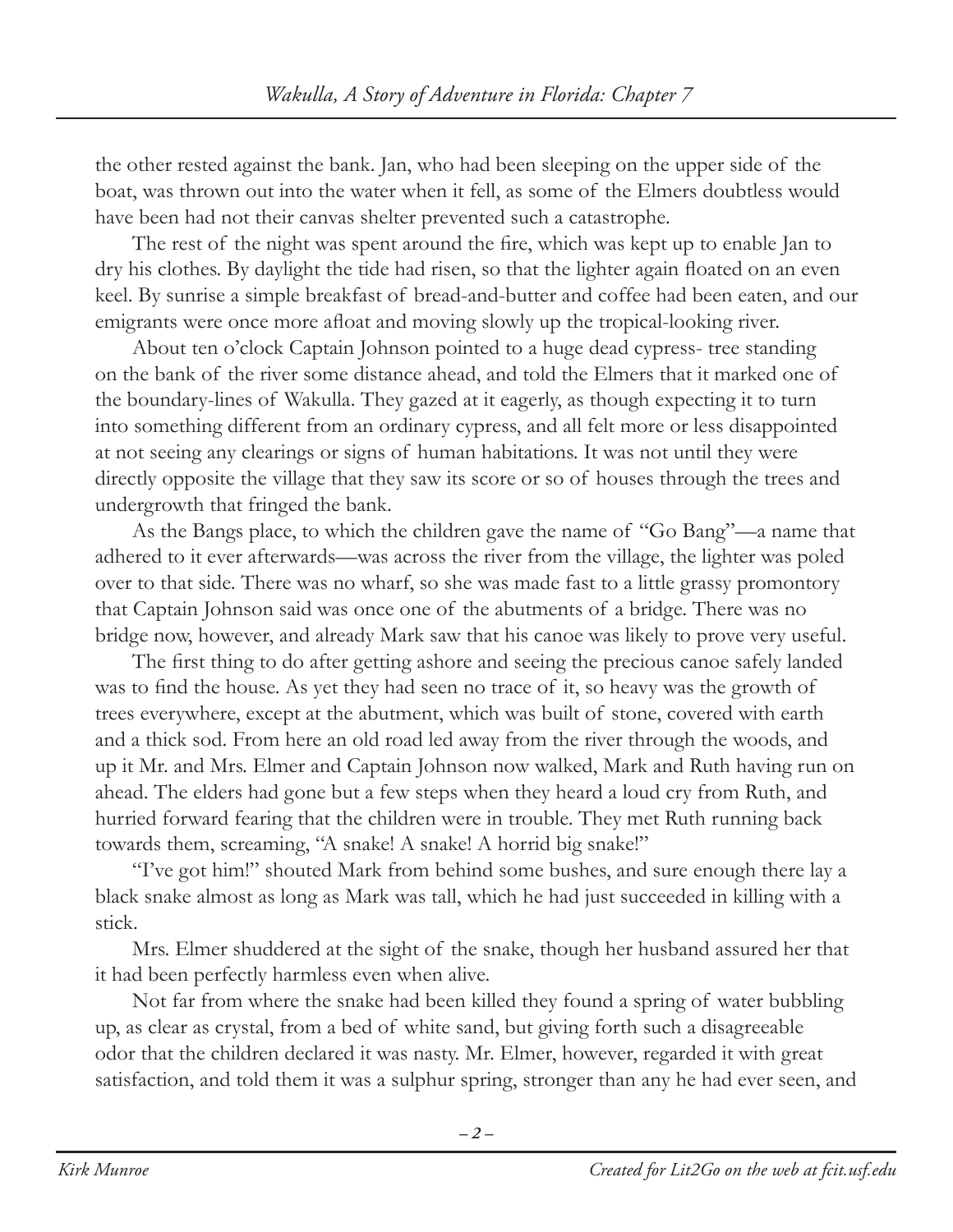that they would find it very valuable. They all drank some of the water out of magnolialeaf cups; but the children made faces at the taste, and Mark said it made him feel like a hard-boiled egg.

A path leading from the spring at right angles to the road from the river took them into a large clearing that had once been a cultivated field, and on the farther side of this field stood the house. As they approached it they saw that it was quite large, two stories in height, with dormer windows in the roof, but that it bore many signs of age and long neglect. Some of the windows were broken and others boarded up, while the front door hung disconsolately on one hinge.

The house stood in a grove of grand live-oaks, cedars, and magnolias, and had evidently been surrounded by a beautiful garden, enclosed by a neat picket-fence; but now the fence was broken down in many places, and almost hidden by a dense growth of vines and creepers. In the garden, rose-bushes, myrtles, oleanders, and camellias grew with a rank and untrained luxuriance, and all were matted together with vines of honeysuckle and clematis.

The front porch of the house was so rotten and broken that, after forcing their way through the wild growth of the garden, the party had to cross it very carefully in order to enter the open door. The interior proved to be in a much better condition than they had dared hope, judging from the outside appearance of the house. It was filled with the close, musty odor common to deserted buildings, and they quickly threw wide open all the windows and doors that were not nailed up. On the first floor were four large rooms, each containing a fireplace and several closets, and up-stairs were four more, lighted by the dormer windows in the roof. A broad hall ran through the house from front to rear, opening upon a wide back porch which was also much out of repair. Beneath this porch Mr. Elmer discovered a brick cistern half full of dirty water, which he knew must be very foul, as the gutters along the roof were so rotten and broken that they could not have furnished a fresh supply in a long time.

Behind the main house, and surrounded by large fig-trees, they found another building, in a fair state of preservation, containing two rooms, one of which had been the kitchen. In the huge fireplace of this kitchen they were surprised to see freshly burned sticks and a quantity of ashes, while about the floor were scattered feathers and bones, and in one corner was a pile of moss that looked as though it has been used for a bed. Beyond the kitchen were the ruins of several out-buildings that had fallen by reason of their age, or been blown down during a gale.

Having thus made a hasty exploration of their new home, the party returned to the landing, to which their goods were being unloaded from the lighter by Jan and the crew.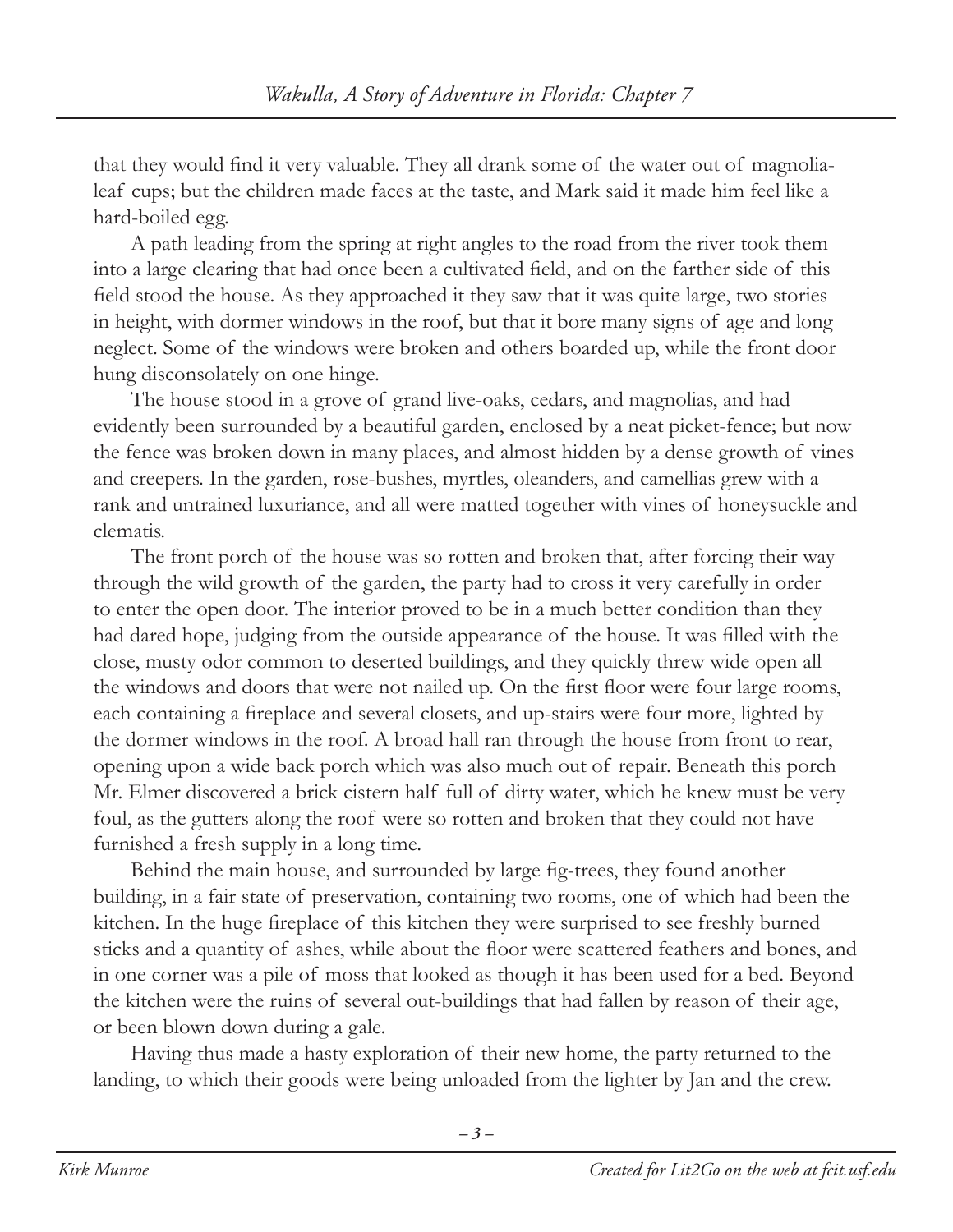Leaving Mrs. Elmer and Ruth here, Mr. Elmer and Mark crossed the river to the village to see what they could procure in the way of teams and help.

Of the twenty houses in the village, many of which were in a most dilapidated condition, only two were occupied by white families, the rest of the population being colored. There were no stores nor shops of any kind, the only building not used as a dwelling-house being a small church very much out of repair. The white men living in the village were away from home, but from among the colored people, who were much excited at the arrival of strangers in their midst, Mr. Elmer engaged two men and their wives to cross the river and go to work at once. He also engaged a man who owned a team of mules and a wagon, and who would go over as soon as the lighter was unloaded and could be used to ferry him across.

On its return to the other side, the canoe was followed by a skiff containing the newly engaged colored help, whose amazement at everything they saw, and especially at the canoe, was unbounded. One of the men expressed his wonder at the little craft by saying, "Dat ar trick's so light, I reckon it's gwine leab de water some fine day, an' fly in de yair, like a duck."

Mrs. Elmer provided the women with brooms, mops, and pails, and took them up to the house, where they proceeded to put the lower story in order for immediate occupation. Mr. Elmer armed the men with axes, and soon had them engaged in a struggle with the tangled growth in the front yard, through which they cut a broad path to the house. While they were doing this, Mr. Elmer and Jan cut and placed in position some temporary supports under the rickety porches, and Mark was set work at the windows. From these he knocked away all the boards, letting in floods of blessed sunlight, that drove from their snug retreats numbers of bats and several comical little owls.

One of the colored women—"Aunt Chloe Cato," as she called herself, because she was Cato's wife—was sent into the kitchen to clean it and to make a fire in the great fireplace. She could not explain the traces of recent occupation, but "'lowed 'twere de ghoses, kase dis yere ole Bang place done bin hanted."

"Well, it'll be 'hanted' now by the Elmer family," said Mark, who overheard her, "and they'll make it lively for any other 'ghoses' that come round."

"Don't ye, now, honey I don't ye go fo' to set up yo'sef agin de ghoses, kase dey's powerful pernickety when dey's crassed," said the old woman, whom Mark, with his love for nick-names, had already called "Ole Clo."

At noon all hands stopped work to eat a hasty lunch, and soon afterwards the lighter, being unloaded, was poled across the river for the team. With the help of Captain Johnson and his crew, who had agreed to remain over that night, most of the household goods